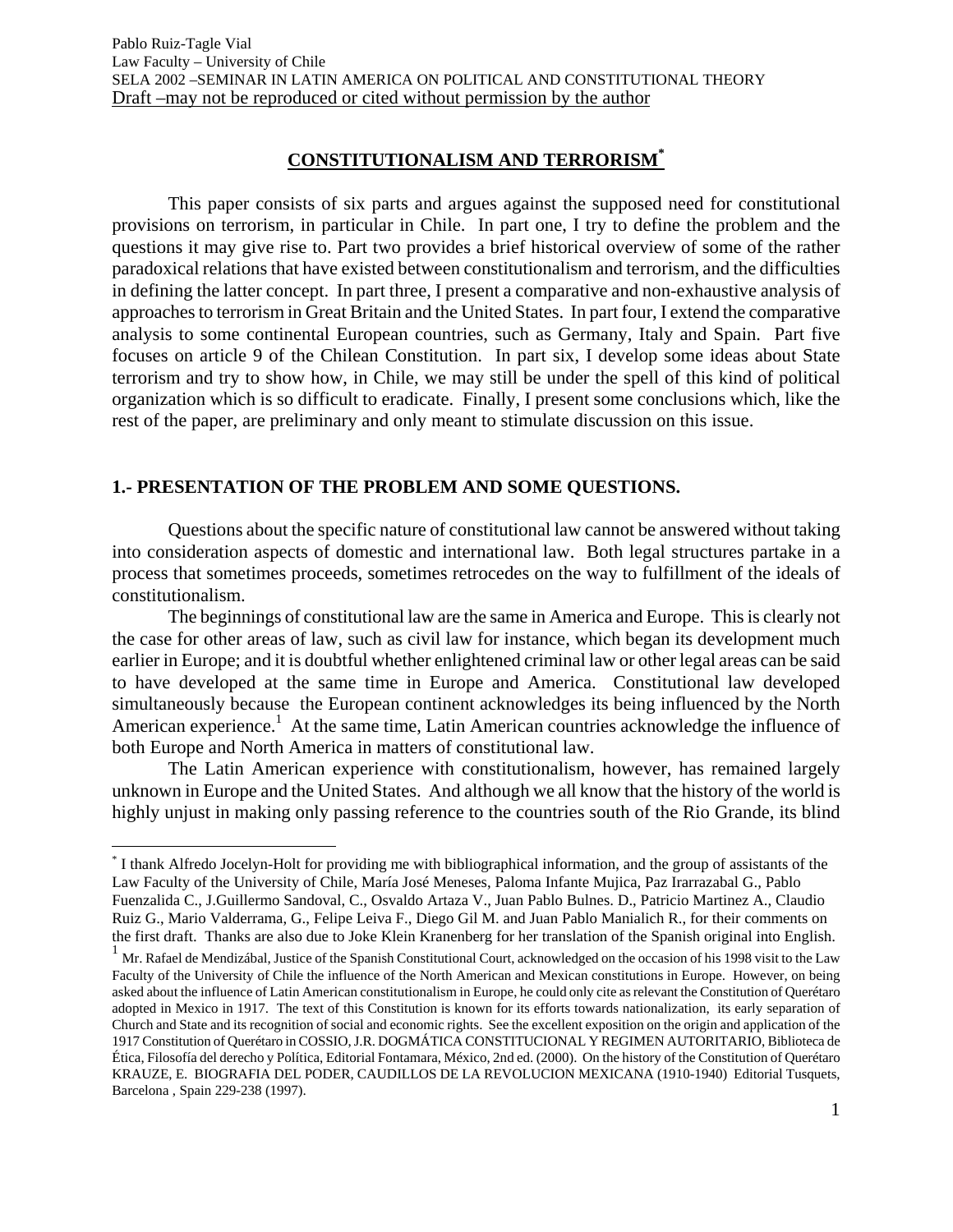spot for Latin American constitutionalism seems justified. The truth is that constitutionalism in Latin America has its own characteristics that have often been deplorable and that are very much our own.

When, for example, Andrés Bello compared Chilean politics with politics in the United States, he acknowledged that, in our country, property is in the hands of a very few people, that respect for constitutional rights is weak and that there exists a powerful lobby against constitutionalism.2 Juan Bautista Alberdi, when comparing the constitutions of Peru, Chile and Argentina, finds that the concentration of power in the executive branch in Chile was appropriate for the first period of our Republic, but criticizes both Chile and Peru for their restrictions on nationalization, limitations on access to public office to foreigners, and the priviliged status of the Catholic Church.<sup>3</sup> Much more recently, Eduardo Novoa described the law in Latin American as an obstacle to social change, although his thesis was rejected by Ernesto Garzón Valdés for being exaggerated and not taking due note of the law that actually structures our societies.<sup>4</sup>

I share Garzón Valdés' observations, which make us aware that, although any constitutional regime must subscribe to universal constitutional principles, it must also make room for some provisions that correspond to each country's idiosyncrasy, due to its specific political situation. In the Latin American context, one of the more remarkable characteristics of constitutional texts is their inclusion of provisions on constitutional emergency regimes.<sup>5</sup> Starting from the final decades of the last century, and closely related to this generous acceptance of emergency regimes in Latin American constitutions, we may now also find provisions that explicitly refer to terrorism.<sup>6</sup>

 $\overline{a}$ 

 $^2$  BELLO, A, see Las Repúblicas Hispanoamericanas (1836) on p.125-130 in ESCRITOS JURIDICOS, POLITICOS Y UNIVERSITARIOS, Editorial Edeval, Valparaiso, Chile (1979). Bello says on p.126: *"Others, on the contrary, have even denied us the possibility to gain our proper existence under the protection of free institutions, which they considered entirely incompatible with all elements that should constitute hispano-american governments. According to them,the principles of representation that have enjoyed such happy application in the United States, and that have made the English colonies a great nation that every day increases its powerin industry, commerce and population, could not have the same results in Spanish America. The situation of both peoples at the moment of acquiring independence would be essentially different: whereas the former had divided property, one could say, with equality, the latter accumulated property in the hands of a few. The former was used to the exercise of great political rights, whereas the latter had never enjoyed them, nor could appreciate their importance. The former could elevate the liberal principles to the high status they now enjoy, whereas the latter, although emancipated from Spain, still had to count with a numerous and influential class whose interests clashed with these principles. These have been the principal motives for the adversaries of our independence to feign despair of the consolidation of our governments."* 

<sup>3</sup> See also ALBERDI, J.B. BASES Y PUNTOS DE PARTIDA PARA LA ORGANIZACION POLÍTICA DE LA REPÚBLICA ARGENTINA, Ciudad Argentina, Buenos Aires, p.133-140 (1998) and the reflective and excellent paper by GARGARELLA, R. LAS AMENAZAS DEL CONSTITUCIONALIMSO: CONSTITUCIONALISMO, DERECHOS Y DEMOCRACIA SELA (2001).

<sup>4</sup> GARZON VALDES, E., see Las funciones del derecho en Latinoamérica, p. 201-234, in DERECHO, ETICA Y POLITICA, Centro de Estudios Constitucionales, Madrid, Spain (1993). On p.227: *"..the significance of constitutional order as either obstacle or impulse for social development is very limited and both the optimist position of Alberdi and the pessimist position of Novoa Monreal are difficult to accept."* 

<sup>5</sup> LOVEMAN, B. LAS ARDIENTES CENIZAS DEL OLVIDO. VIA CHILENA DE RECONCIALICIÓN POLITICA 1932-1994 (two volumes) LOM Ediciones, DIBAM, Santiago de Chile (1999-2000) and also in PALMA, E. EL DERECHO DE EXCEPCION EN EL PRIMER CONSTITUCIONALISMO ESPAÑOL University of Valladolid, Valladolid, Spain p.160-161 (2002).

<sup>&</sup>lt;sup>6</sup> See for example article 9 of the Chilean Constitution that will be discussed in this paper; article 2 N° 24 of the Peruvian Constitution and article 4 viii of the Constitution of Brazil. Each of these provision has a different format, but they all directly refer to terrorism.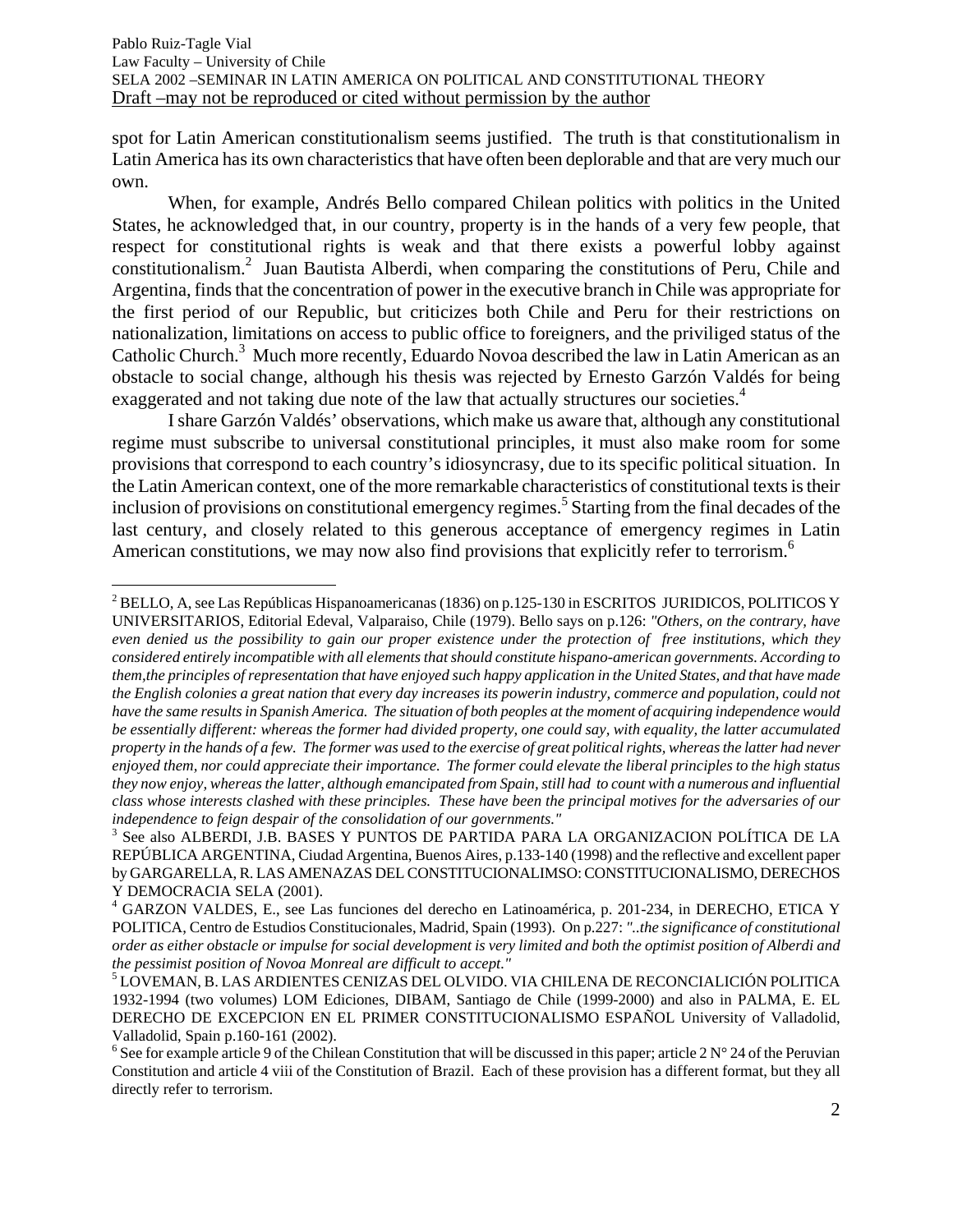The incorporation of norms on terrorism at the constitutional level presupposes a novelty. This, however, is only relative, because the history of terrorism is sometimes confused with the history of constitutionalism. The purpose of this paper is to discuss terrorism from the point of view of constitutionalism. This topic has gained more actuality after the terrible facts, known to us all, of September 11, 2002, which day, as we Chileans know, is not the only September 11 that demands our reflection.

A new wave of constitutionalism has established itself during the last decades in Latin America and Eastern Europe.<sup>7</sup> Nonetheless, these recently emerged constitutions have not incorporated the very significant changes in European constitutional norms since the second half of the Twentieth Century, and when compared to these, their provisions are hardly original. They are more of the same, except for the creation of constitutional courts, the amplification of constitutional jurisdiction in countries where the court had little significance, or by giving more power to judicial organs in constitutional control. This recent wave of constitutionalism has also led to an inflation of recognitions and warranties of certain fundamental rights.

As an exception to this general picture of little innovation, at least some Latin American constitutions have added substantive and procedural norms related to terrorism, as in Chile<sup>8</sup> and Peru<sup>9</sup>. Some of these constitutional norms compare to articles of the Spanish Constitution of 1978, and have generated to date some court decisions. The application of anti-terrorist norms is sometimes assigned to the military justice system, sometimes to constitutional justice. The constitutional assignment to a special court does not necessarily entail the right to due process. Nor is there any justification for a special constitutional obligation of the legislator to respect certain rights of persons who have been accused of committing terrorist acts. On the one hand, because the rights established in the constitution apply to all citizens alike; on the other hand, because the constitution itself allows for infringements of these rights under exceptional circumstances defined by the constitution. Thus, a special mandate for terrorist acts constitutes an unjustified exception to these two modes of arrangement: the regulation of normal situations and the regulation of exceptional situations that affect all citizens alike.

<u>.</u>

 $^7$  ELSTER, John, OFFE, Claus and PREUSS, K., Ulrich et al , INSTITUTIONAL DESIGN IN POST-COMMUNNIST SOCIETIES REBUILDING THE SHIP AT SEA p.63-151 Cambridge University Press, Cambridge, United Kingdom (1998).

<sup>&</sup>lt;sup>8</sup> See article 9 of the Chilean Constitution and the part of this paper that is dedicated to its discussion.

<sup>&</sup>lt;sup>9</sup> In Peru, apart from constitutional provisions that refer to terrorism, the government of A. Fujimore developed a complex and controversial policy on terrorism. See in this respect A. Fujimori "Terror, Society and Law:Perú Struggle against violent insurgency" Harvard International Review 20 No.4, Fall (1999) 58-61. Fujimori himself summarizes in this text his anti-terrorist politics in the following terms: *"In 1992, as President of the Republic of Perú, I enacted a comprehensive counter-terrorist strategy based on an extensive emergency legal framework. It included a law that called for military and faceless tribunals, a repentence law, a new penal policy, and rondas campesinas (armed civil defense groups in remote regions prone to terrorist attacks). These components were designed to decrease the number of terrorist attacks by stiffening the penalties for insurgency and protecting innocent civilians from harm. Furthermore, the new legislation fostered better better civil-military relations for the sake of protecting the general population. Another fundamental element in my strategy was an effective intelligence gathering system, to replace the intelligence services destroyed in the early 1980s."* On the case of Peru, consult COSTA, G. *La propuesta de nueva ley orgánica de la policía nacional del Perú; novedades y limtaciones*; ROSPIGLIOSI, F. *Informe Nacional: Carencia de Control Democrático sobre las fuerzas armadas de Seguridad en Perú* and ALEGRIA, C. *Policía y sistema nacional en el Perú* in FRUHLING, H. CONTROL DEMOCRATICO EN EL MANTENIMIENTO DE LA SEGURIDAD INTERIOR Centro de Estudios del Desarrollo, Ediciones Segundo Centenario, Santiago de Chile (1998).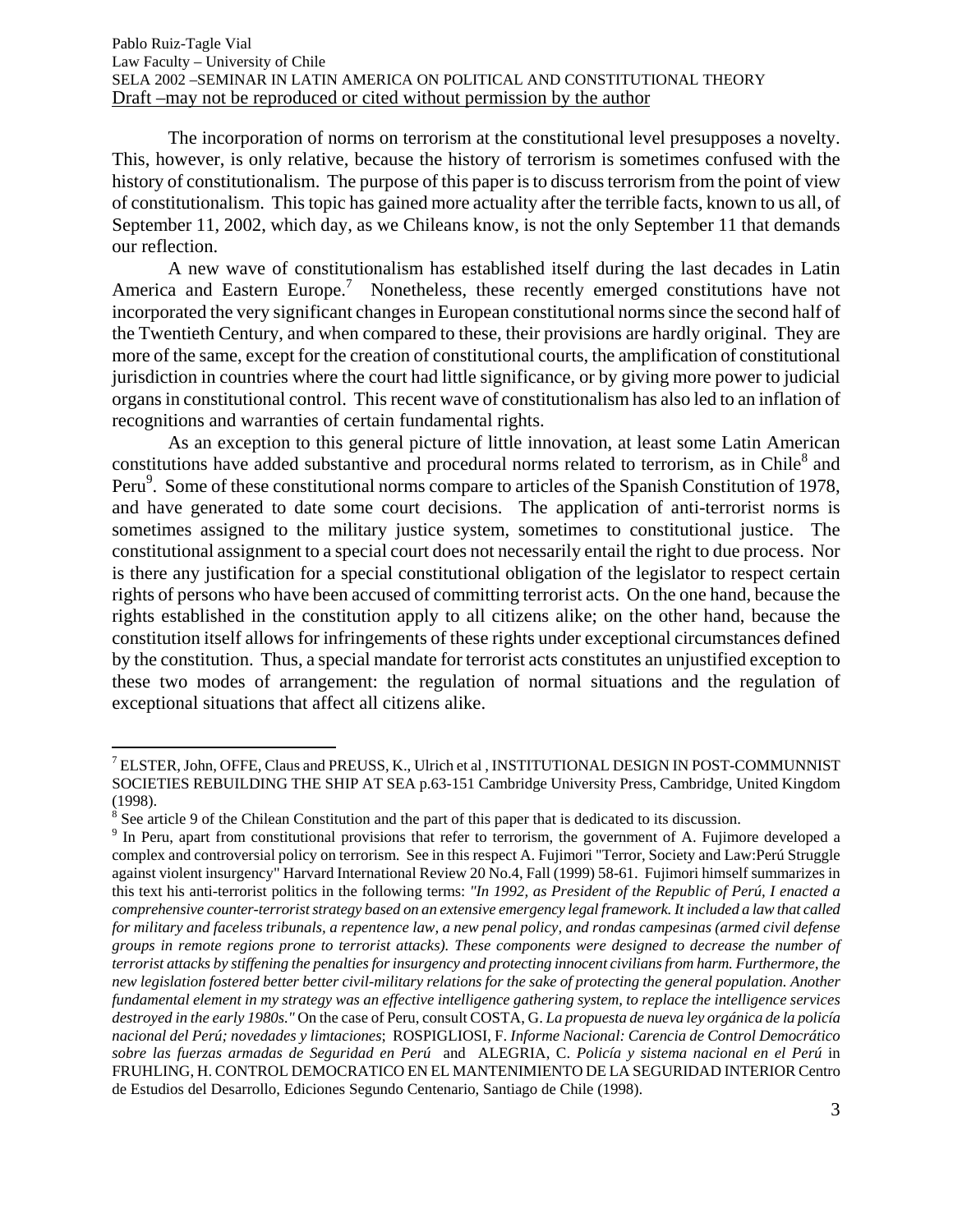Norms against terrorism are part of an international effort to prohibit this kind of acts, through investigative cooperation and the administration of various legal conventions that may have preference over ordinary law. These conventions may have constitutional status due to their point of contact with the text of the constitution.<sup>10</sup>

Various questions may be raised on the proper relationship between constitutionalism and terrorism. For xample, we may ask whether we need to incorporate specific references to terrorism in the Constitution, or whether, under the rule of law, suffice that norms on terrorism be part of ordinary legislation. This relates to the question whether constitutionalism should provide for its own suspension, as in the so-called emergency regimes which allow for certain limitations of fundamental rights under specific circumstances, for instance for reasons of State security. As mentioned before, such emergency regimes are a common characteristic of Latin American constitutions. $^{11}$ 

If limitations of fundamental rights are accepted in exceptional situations, what should be the relation between these general rules of exception and the specific measures against terrorism? We may also ask whether these measures against terrorism should allow for limitations of fundamental rights only in the first stage of the judicial proceedings, in order to prevent or investigate past or future terrorist acts, or whether they may assign jurisdiction to special courts, introduce special forms of proof or permit more severe sanctions. Finally, with respect to constitutionally determined sanctions for terrorist acts, should these only affect only the political rights that were abused, as in the German Constitution, or also limit access to public or private functions as is presently the case in Chile? We must also take account of so-called State terrorism and the problems it presents for constitutionalism.

1

 $10$  On the website of the United States State Department, the following conventions related to the fight against terrorism are listed: The 1963 Tokyo Convention on Offenses and Certain Other Acts Committed on Board Aircraft; The 1970 Hague Convention for the Unlawful Seizure of Aircraft; The 1971 Montreal Convention for the Suppression of Unlawful Acts Against the Safety of Civil Aviation); The 1973 Convention on the Prevention and Punishment of Crimes Against Internationally Protected Persons, Including Diplomatic Agents; The 1979 Convention Against the Taking of Hostages; The 1979 Convention on the Physical Protection of Nuclear Material; The 1988 Protocol for the Suppression of Unlawful Acts of Violence at Airports Serving International Civil Aviation, (supplements the 1971 Montreal Convention); The 1988 Rome Convention for the Suppression of Unlawful Acts Against the Safety of Maritime Navigation; The 1988 Protocol for the Suppression of Unlawful Acts against the Safety of Fixed Platforms Located on the Continental Shelf (supplements the Rome Convention) The 1991 Convention on the Marking of Plastic Explosives for the Purpose of Detection;. The 1997 Convention for the Suppression of Terrorist Bombings, signed by the United States on January 12, 1998, submitted to the Senate for advice and consent to ratification on September 8, 1999; The 1999 Convention for the Suppression of the Financing of Terrorism, signed by the United States on January 10, 2000 and submitted to the Senate for advice and consent to ratification on October 12, 2000. See also in relation to the constitutionality of the convention RUIZ-TAGLE, P., *Presentación: Constitucionalidad de los tratados internacionales en Chile*, in LOS TRATADOS INTERNACIONALES EN LA JURISPRUDENCIA CONSTITUCIONAL, Seminarios y Congresos, p..5-15, Law Faculty Foundation, University of Chile, Santiago (2001).

 $11$  In the Chilean Constitution, see articles 39 to 41. There is doctrinal discussion on whether these constitutional provisions constitute an alternative system of government in situations in which the security of the State is under threat, or whether they are only forms of regulation *ex ante* of fundamental rights under such circumstances. I incline towards the second of these alternatives, since otherwise the constitutional government itself would accept the possibility of its dissolution or mutation. For the origin of the thesis that emergency regimes are more than mere infringements of fundamental rights, see C.SCHMITT, LA DICTADURA. DESDE LOS COMIENZOS DEL PENSAMIENTO MODERNO DE LA SOBERANÍA HASTA LA LUCHA DE CLASES PROLETARIA, Alianza Editorial, Madrid, Second edition (1999).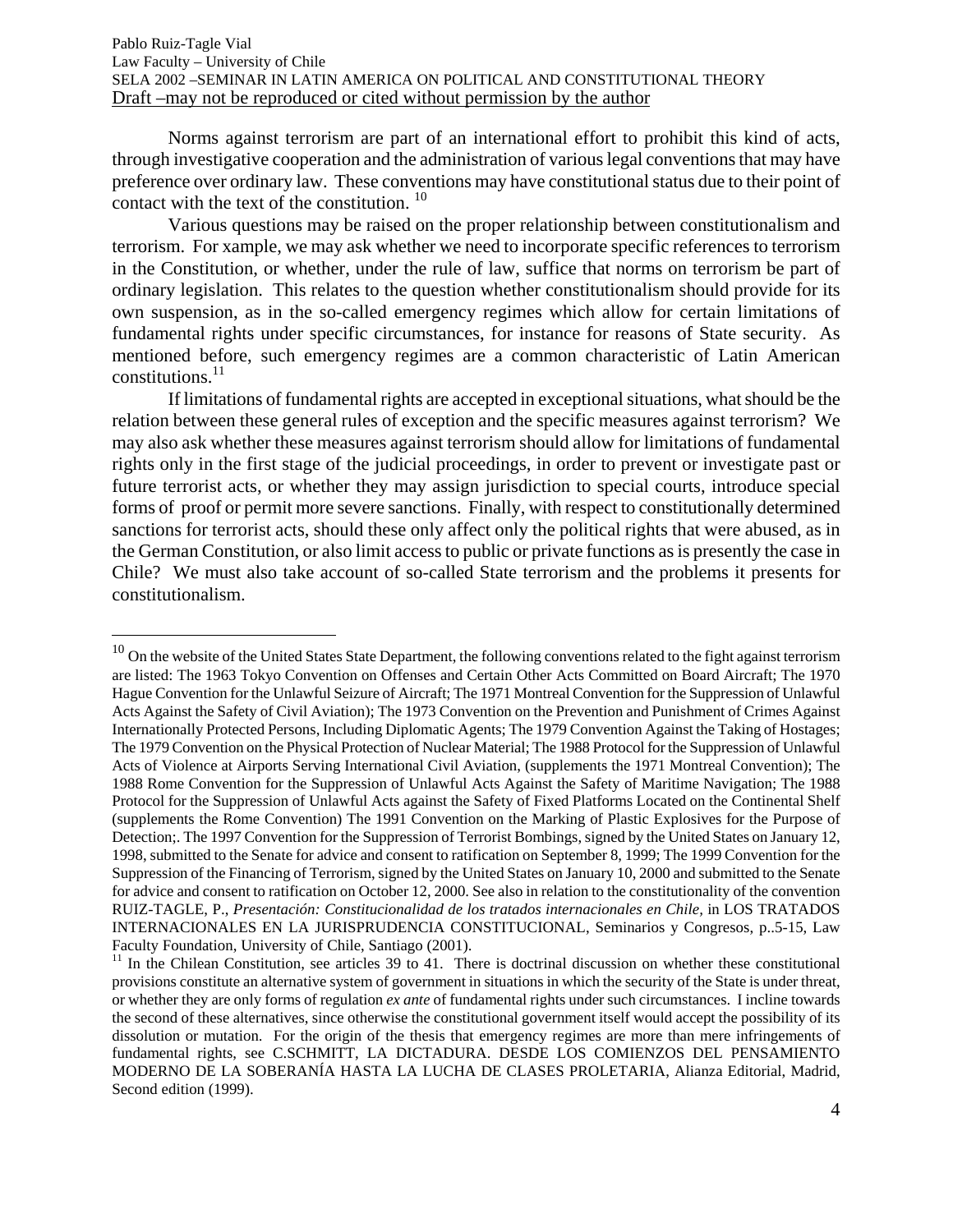It may be that after the incidents of September 11, 2001, constitutional provisions against terrorism have gained legitimacy. Still, they need be judged from the point of view of democracy. This is the problem I intend to discuss here, and I will start by saying that I do not see the need for such constitutional provisions. I believe that constitutions should remain silent on terrorism. To begin with, provisions on terrorism generally imply a violation of the constitutional principle of equality, because they allow for exceptionally restrictive limitations of the fundamental rights of specific persons, with the practical effect of turning them into victims in the public opinion. They even allow for more restrictive measures than under the emergency regime. Judicial and parliamentary control is weakened to such extent as to put the rule of law in danger. I believe that, in the worst of all cases, when the constitutional system runs a serious risk of being overthrown, the general provisions concerning the emergency regime suffice, and arrangements concerning terrorism should be left to the common civil or criminal legislation, or delegated to the police which is part of the executive branch in a constitutional government.

In what follows, I will discuss variations on these ideas, and will begin with an attempt at conceptual clarification of the relations that may exist between constitutionalism and terrorism. I will then also try to explain why this paper does not adopt a specific definition of terrorism.

### **2.-CONSTITUTIONALISM AND TERRORISM:**

<u>.</u>

Constitutionalism is an intellectual and political movement that began at the end of the Eighteenth Century. Its date of origin may well coincide with the North American Constitution of 1787. 12 Constitutionalism is a historical phenomenon that is difficult to define, but that embraces the political and intellectual effort to limit power by law, in particular through written constitutions. Other instruments are also used, such as instutional controls, checks and balances, the principle of selfgovernment by the people, the construction of the concept of citizenship and the protection of fundamental rights. In the Twentieth Century, following European experiences with nazism and fascism, constitutionalism strived to limit legislative power by establishing a system of constitutional control by the judiciary.

Terrorism<sup>13</sup>, on the other hand, is a political and intellectual phenomenon that surged in response to the regime of terror in France that started around 1793. The general use of the term 'terrorism' in the political context consolidated aroung 1795, precisely in reference to this period of French constitutional history: European constitutionalism showing its ugly face, so to say.

<sup>12</sup> COSSÍO, J. R., *Constitucionalismo y multiculturalismo,* ISONOMÍA, Revista de Teoría y Filosofía del Derecho, 75- 83, ITAM, Mexico, No.12, April 2000. See for an excellent discussion of the primacy of fundamental rights, the recent work by VAZQUEZ, R. LIBERALISMO, ESTADO DE DERECHO Y MINORIAS, Paidos, Mexico (2001).<br><sup>13</sup> The lemmas "terror", "terrorism" and "terrorist" appear in *The Compact Edition of the Oxford English Dictionary* vol.

II, p. 3268 (216), (Oxford University Press, 1971), the lemma "terrorismo" also appears in the *Enciclopedia Universal Ilustrada Europea-Americana* volume 60, p. 4550 (Espasa-Calpe, Madrid, 1928). See also DICCIONARIO DE LA LENGUA ESPAÑOLA, Real Academia Española, Twenty-second edition, Madrid, Spain, p.2165 (2001). The dictionary defines terrorism as: *"domination by terror. 2. succession of violent acts to arouse terrorr."* On the same page it characterizes and historically situates the concept of terror: *"(from the latin terror, -oris) extremely intense fear.2.- Person or object that causes terror...3.- Rigorous method of revolutionary justice. 4.- more specifically, Period during the French revolution when this method was frequently used. II from loc. adj. said about a cinematographic or literary work and referingr to the genre to which they belong: That they seek to cause fear or anguish in the spectator or reader."*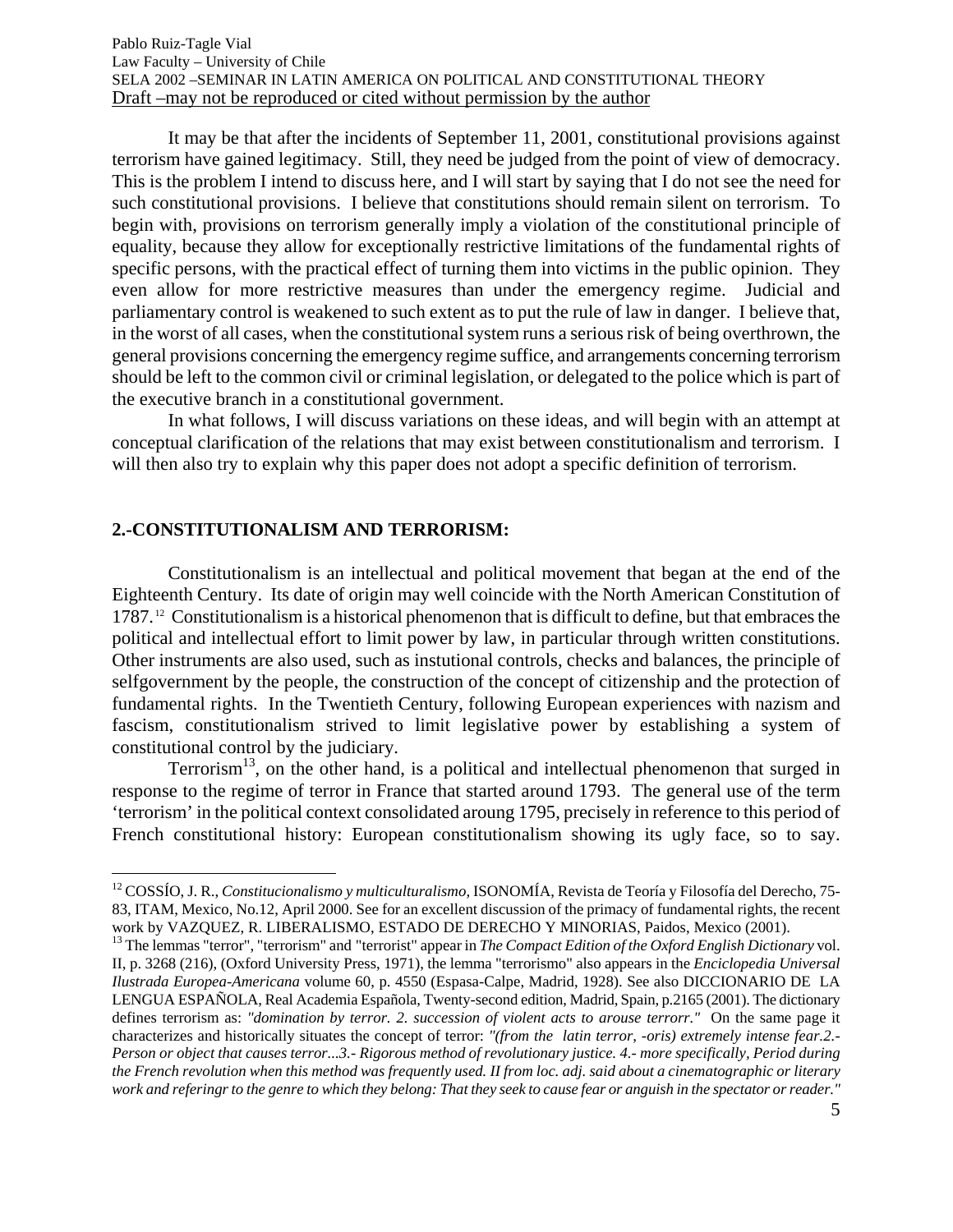Apparently, it was the conservative writer Edmund Burke who in Great Britain spread the notion that, during the government of Robespierre, France was reigned by terror.<sup>14</sup> On the European continent, Alexis de Tocqueville has elaborated the most systematic and profound analysis of the French revolution, and although his final judgment is more positive than Burke's, he also calls attention to the violence of the new system.<sup>15</sup> There is no doubt that the first use of the word terrorism was closely related to the idea of a political regime, i.e. the particular form of the State during the French Revolution. That is, a regime characterized by the violent way in which it imposed constitutionalism in Europe.

Thus, the first use of the term terror or terrorism relates to a negative judgment about the violent consequences of the French Revolution, and is associated to a particular form of State organization. During the Nineteenth Century, the meaning of the word terrorism changed from its original significance derived from the terror regime in France, to include the activities of all kinds of groups that seek to promote their political, religious or social cause through the use of violence.<sup>16</sup>

As recently argued by Adam Roberts<sup>17</sup>, 'terrorism' evolved from a concept that applies to dictatorships or governments of terror, to a concept that refers to groups that, starting from the end of the Nineteenth Century, have dedicated themselves to the assassination of political leaders or Heads of State, and has now come to include groups that kill or kidnap policemen, local officials, take hostages, hijack airplanes or place explosives in public or private buildings. According to Roberts<sup>18</sup>, defining terrorism is such a complicated task that the United Nations, instead of getting derailed by the problem of terminology, adopted between 1963 and 1999 a series of conventions that proscribe certain kinds of acts that are considered terrrorist acts, such as the hijacking of aircrafts or kidnapping of diplomats.

The new International Criminal Court established by the Treaty of Rome might become the forum where this kind of acts will be judged. There remains, however, the problem of definition, even after the tragedy of September 11, 2001; for example, a document published after this date by the North American Congress did not consider as a terrorist act, the use of violence in order to receive financial benefits, nor damages inflicted on computational systems.

Roberts<sup>19</sup> also argues that a group cannot easily be labelled terrorist when only one of its factions or subgroups has adopted this strategey, since in that case the African National Congress might have to be considered a terrorist group, as in fact it was by the British and North American governments between 1987 and 1988. Without going any further back, at this very moment we may

 $\overline{a}$ 

<sup>&</sup>lt;sup>14</sup> BURKE, E., REFLECTIONS ON THE REVOLUCTION IN FRANCE, Doubleday Anchor Book, New York, (1973) <sup>15</sup> TOCQUEVILLE, A., THE OLD REGIME AND THE FRENCH REVOLUTION Anchor Books, Doubleday, New York et al. (1995). On pages 206 and 207 it says: *"This contrast between theory and practice, between good intentions and acts of savage violence, which was a saliente feature of the French Revolution, becomes less startling when we remember that the Revolution, though sponsored by the most civilized classes of the nation, was carried out by its least educated and most unruly elements."* 

<sup>&</sup>lt;sup>16</sup> See FRUHLING, H. ed. EL ESTADO FRENTE AL TERRORISMO, Centro de Estudios del Desarrollo, Editorial Atena, p.7 and p.9-45 (1995). Terrorism is defined as a: *"subversive strategy of a military kind, used by small groups to attack preferably civil targets, and whose fundamental object is to weaken the State and create the conditions for its collapse."* This definition excludes State terrorism as a form of terrorism and seems to me defective in that sense. See for the religious roots of Basque terrorism, in the same publication, the paper by ARIAS, P. Terrorismo separatista en España. Las políticas utilizadas para enfrentarlo, p.249-295.

<sup>&</sup>lt;sup>17</sup> ROBERTS A. DEFINE TERRORISM Oxford Today, Hilary Issue p.18-19 Oxford University (2002). <sup>18</sup> ROBERTS A. Ibidem supra note 17.

<sup>&</sup>lt;sup>19</sup> ROBERTS A. Ibidem supra note 17.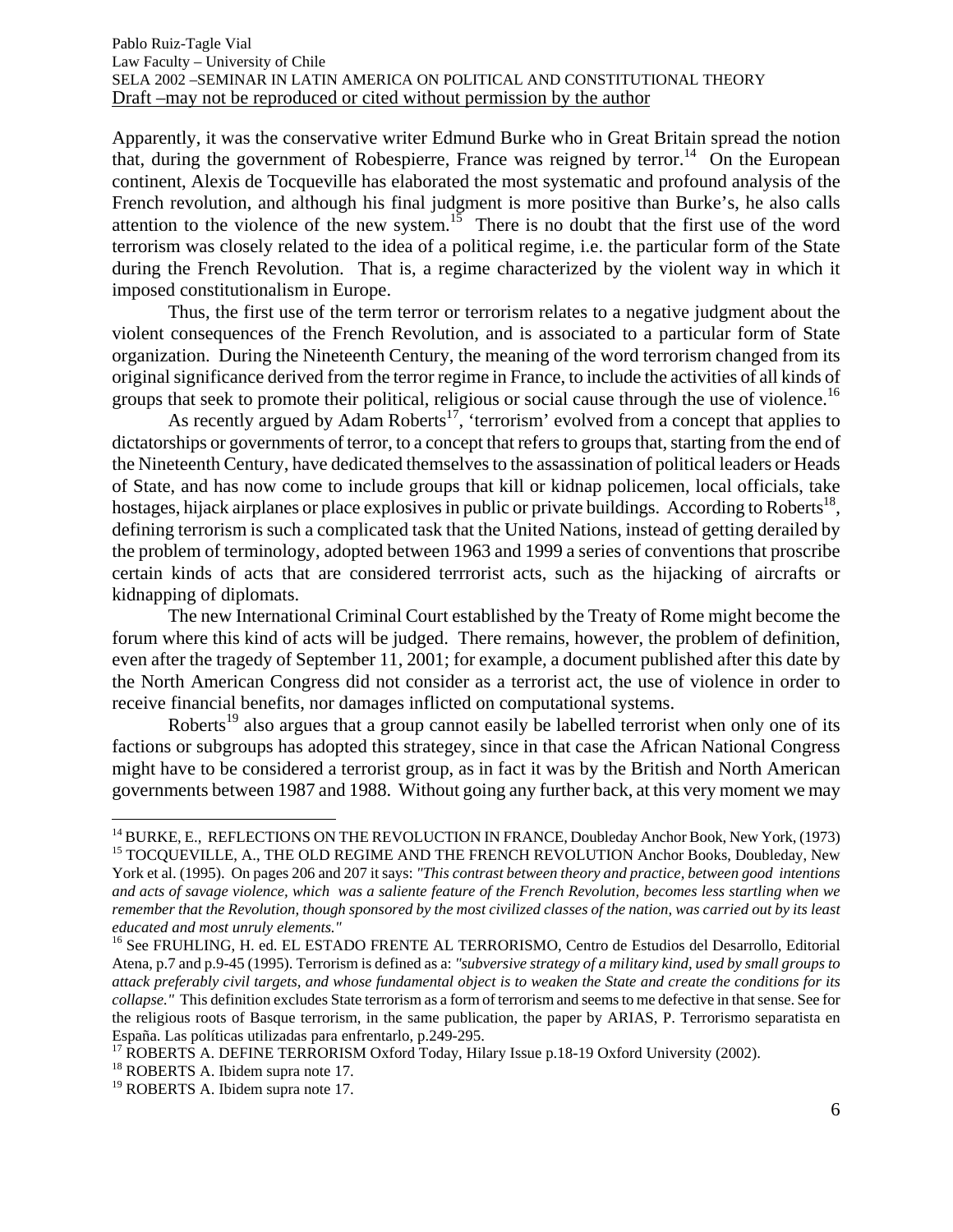see the word terrorism being used in the Middle East to describe the activities of Palestine groups that attack the Israelean government, while those same Palestinians accuse Israel of terrorism for adopting political and military measures that impede the construction of a State that would ensure their peace and security.

In what follows, I will refer to constitutional practices or provisions adopted in Great Britain, the United States, Germany, Italy and Spain against terrorism, to show the variety of possible solutions that have been given in these countries, and thereby highlight the extremity and inefficiency of article 9 of the Chilean Constitution. Article 9 of the Chilean Cosntitution only serves as legitimation for a State organization that, paradoxically, may degenerate into a form of State terrorism. To show some of the effects of terrorism on constitutions and legislation, without pretending full coverage, I will describe some characteristics of constitutional treatment of terrorism in Great Britain and the United States, as well as in Europe and some Latin American countries. I will then discuss the topic of State terrorism and finally present some conclusions.

## **3.- TERRORISM IN GREAT BRITAIN AND THE UNITED STATES**

 As one of the pillars of constitutionalism, the English legal system anticipated the Writ of Habeas Corpus in the Petition of Rights of 1628, which prohibited the king to arrest a person without reason and established his obligation to bring the arrested person before a court.<sup>20</sup> Moreover, starting in 1679, with the so-called Habeas Corpus Amendment, England created a procedure to avoid arbitrary detention, consisting of a fixed time period for presentation of the arrested person before a court, the establishment of responsibility of the officials who carry out the arrest, and the possibility to present a writ of Habeas Corpus, at any time and place, in defence of the arrested  $person.<sup>21</sup>$ 

It was precisely to fight terrorism that the English Crown, from 1970 onwards, decided to adopt special rules on Habeas Corpus for Northern Ireland, none of which contributed to the establishment of peace. Among these measures were the following: arrest without judicial order for interrogation or on the ground of mere suspicions, and provisional detention or even definitive imprisonment of persons in order to protect the peace.<sup>22</sup> Additionally, in 1972, the British authorities assumed all Parliamentary and Provincial powers in Northern Ireland, authorized the Crown to legislate by decrete and created a Secretary of State that replaced the Parliament in Belfast.<sup>23</sup>

Based on these special powers, norms were issued on the detention of terrorists, that included the extension of the duration of detention and amplification of police powers, the supervision of detention by an administrative body called the *Commissioner,* and the establishment of limited rights of defense with respect to communication and information of the charges and the creation of special courts without juries, known as the "Diplock Courts".<sup>24</sup>

 $\overline{a}$ 

<sup>&</sup>lt;sup>20</sup> PALMA, E. EL DERECHO DE EXCEPCION EN EL PRIMER CONSTITUCIONALISMO ESPAÑOL University of Valladolid, Valladolid, Spain p.160-161 (2002).

<sup>&</sup>lt;sup>21</sup> Ibidem, p.160. See also in PALMA op.cit. how the English institution influenced the constitutional formula that was adopted in Spain in the Constitution of Cadiz of 1812.

 $^{22}$  Civil Authorities Act of 1922 and Decrees 11 and 12 of 1956 and 1957.

<sup>&</sup>lt;sup>23</sup> See Norteen Ireland Temporary Provisions Act of March 30, 1972.

<sup>&</sup>lt;sup>24</sup> Detention of Terrorist Northern Ireland Order of November 7, 1972 later derogated in part by the Northen Ireland Emergency Provisions Act of August 8, 1973, by the Amendment of August 21, 1975, the norms of June 30, 1978 and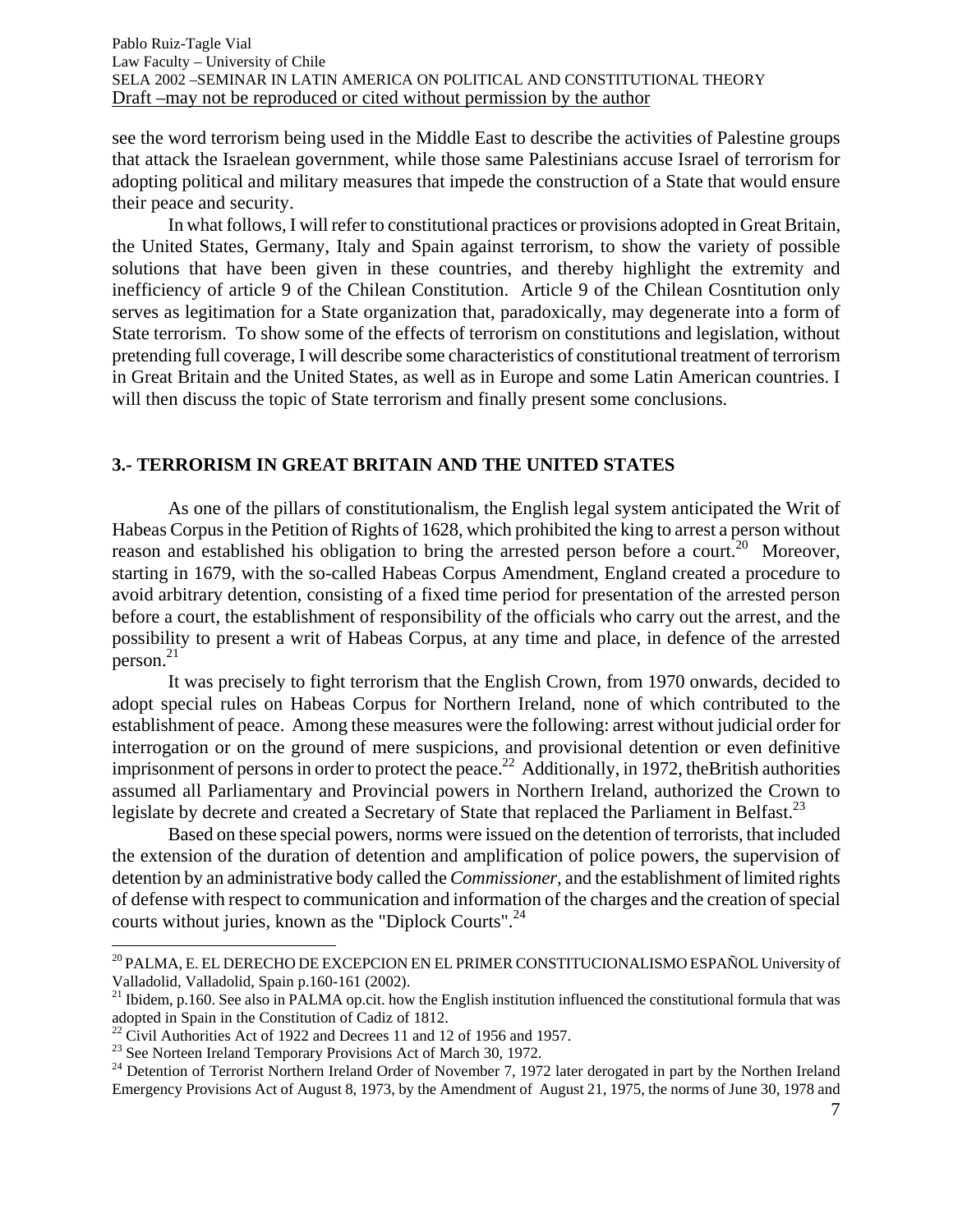The United States Constitution of 1787 practically incorporated the institution of Habeas Corpus but, different from the English system, expressly delegated the responsibility for its regulation to Congress, and accepted possible suspension of the Writ of Habeas Corpus under exceptional circumstances by stating in Article 1, Section 9, No. 2 that: *"The Privilige of the Writ of Habeas Corpus shall not be suspended, unless when in Cases of Rebellion or Invasion the public Safety may require it."25*

In the United States, this norm was only held up for that part of the population that did not suffer racial discrimination, and this difference lasted until the second half of the last century. This explains why the North American Supreme Court, after delegation by Congress to President Roosevelt, accepted that military authories would decree the confinement of citizens of Japanese ascendence during the Second World War on suspicion of espionage, as occurred in the Korematzu case.<sup>26</sup> These were perhaps the most famous special measures with respect to the principle of Habeas Corpus that have been adopted within the United States, although in many immigration procedures, even after Korematzu, methods of detention, confinement or person registration were sometimes used that violated the standards of Habeas Corpus and that were only accepted because the persons involved were not considered citizens. However, these measures of confinement were not adopted to prevent acts of terrorism, because the United States territory, unlike the rest of the world, was to a major extent safe from this violent political strategy.<sup>27</sup> I say the United States territory, because unfortunately North American politics, during the Nixon administration and in cooperation with some transnational companies like ITT, did partake in various terrorist actions, such as those destined to block President Allende's access to power culminating in the assasination of the Chief commandor of the Chilean army, General Rene Schneider, and assistance to acts of sabotage once President Allende took office.<sup>28</sup>

In these last months, after the attack on New York, a series of specific measures against terrorism were presented, that include the formation of special (military) courts, and the amplification of certain investigative powers that may affect fundamental rights.<sup>29</sup> In the

1

for the entire territory of Great Britain the Prevention of Terorism (Temporary Provisions) Act of November 29, 1974. See for a detailed exposition on these norms REMOTTI, J.C. CONSTITUCION Y MEDIDAS CONTRA EL

TERRORISMO La suspensión individual de derechos y garantías, Editorial Colex, Madrid p.33-40 (1999). 25 United States Constituction Section 9, Article 1, No.2. The idea to suspend Habeas Corpus under extraordinary circumstances such as rebellion or public invasion may have been inspired by the measures that had to be taken in England by Minister Wiliam Pitt.

<sup>&</sup>lt;sup>26</sup> See KOREMATSU v. UNITED STATES 323 U.S. 214 (1944). North American citizens of Japanese origin on the West coast were forced by a General's order in March, 1942, to remain in their houses while some of them were transferred to centers of confinement or deterntion. Curiously enough, starting from this case which constituted a violation of the fundamental rights of the affected persons, jurisprudence developed a strong suspicion against any racial classification, by using the criterion of strict scrutiny for such classifications and rejecting any categories based on racial antagonism rather than on real need. The need in this case was the war with the Japanes empire. From a negative decision thus surged a list of positive criteria, and not for the first time.

 $27$  There have been various cases of terrorism in the United States prior to September 11, 2001, among which the assassination of the former Minister of Foreign Affairs Orlando Letelier and his assistant Ronnie Moffit stand out, for which the Chilean State paid damages and the head of the political police of Pinochet and other agents that intervened in this case received punishments.

<sup>&</sup>lt;sup>28</sup> URIBE A. and OPASO C. INTERVENCION NORTEAMERICANA EN CHILE (DOS TEXTOS CLAVE) EL LIBRO DE LA INTERVENCION NORTEAMERICANA EN CHILE y ACCIONES ENCUBIERTAS EN CHILE 1963-1973 "INFORME CHURCH" Editorial Sudamericana, Santiago, Chile (2001)

 $29$  See among the principal decreed measures the following: 1) ORDENES EJECUTIVAS PRESIDENCIALES: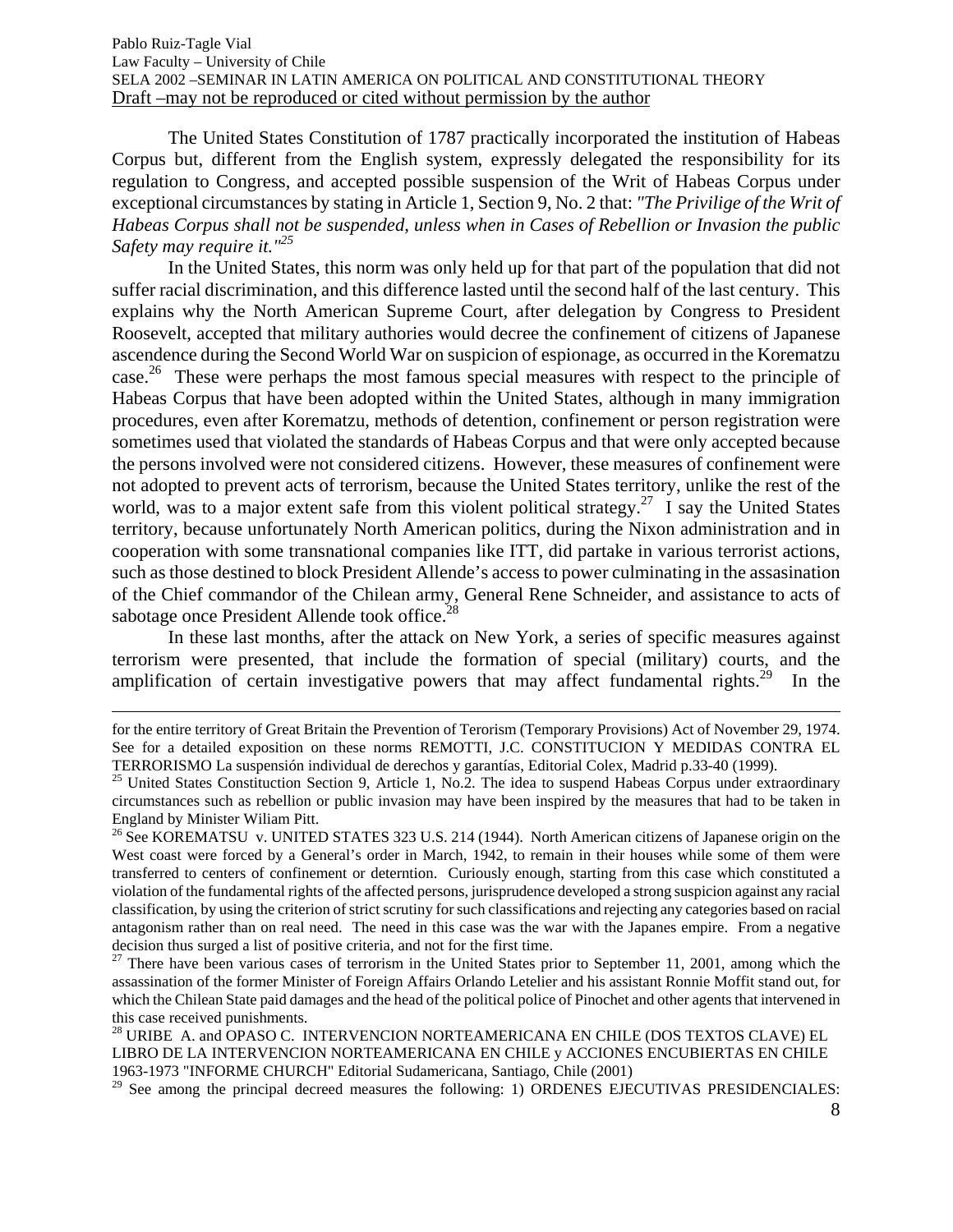justification of these special measures, a distinction is made between North American citizens and foreigners involved in terrorist acts, and the right to due process of the latter restricted in highly dubious ways. A group of professors and attorneys of The Arthur Liman Public Interest Fellowship & Fund have sent a letter to the President of the Judicial Committee of the Senate, to express their opinion that the military decree that installed military commissions to judge those involved in terrorist acts was contrary to the Constitution, in particular to the principle of separation of powers, the right to due process, and international treaties such as the Geneva Convention relative to the Treatment of Prisoners of War. Others have justified these measures, for guaranteeing terrorists a complete and fair trial (even if before a military court), giving them the right to a defense attorney, and leaving the final decision to the President who may, if he so wishes, pass the case on to the common courts.<sup>30</sup>

Although we can understand the need to adopt special administrative and legislative measures to fight terrorism, we do not know of any convincing arguments to judge North American terrorists differently from those who are not citizens. We believe that Timothy McVeigh and his followers who blew up the Oklahoma Building, and the terrorists who participated in the massacre of New York, including the collaborators of Osama Bin Laden who were captured in Afghanistan, deserve to receive the same kind of process and, certainly, the same punishment.

#### **4.- TERRORISM ON THE EUROPEAN CONTINENT**

1

 Various European countries, for instance France and Portugal, have constitutional provisions that acknowledge the existence of emergency regimes in case the security of the State stands in danger.<sup>31</sup> Apart from these references to emergency regimes, some countries which have suffered the most terrorist attacks during the Twentieth Century, such as Germany, Italy and Spain, have

Executive order 13.224 of September 23, 2001 Blocking Property and prohibiting Transactions with persons who commit, threaten to commit, or support terrorism; Executive order 13.228 of Octuber 8, 2001 Establishing the Office of Homeland Security and the Homeland Security; Executive order 13.234 of November 9, 2001 Presidential Task Force on Citizen Preparedness in the war on terrorism; Military order of November 13, 2001 Detention, Treatment, and Trial of certain Non-citizens in the war against Terrorism; 2) MAIN RESOLUTIONS BY CONGRESS: Joint Resolution authorizing the use of US Armed Forces,  $107<sup>th</sup>$  Congress,  $1<sup>st</sup>$  session, S.J. Res. 23, September 14, 2001;USA PATRIOT ACT, 50 U.S.C. 1702 International Emergency Powers Act, 50 U.S.C. 1805 Foreign Intelligence Surveillance Actof 1978 among many others.

<sup>&</sup>lt;sup>30</sup> LATHROP, M. A REALISTIC LOOK AT TERRORISM TRIALS BY MILITARY COMMISSION, Download version, Luce, Forward, Hamilton & Scripps LLP, November (2001)

<sup>31</sup> In France, some constitutional norms permit suspension of rights such as article 16 of the 1958 Constitution*: "When the institutions of the Republic, the Nation's independence, the integrity of its territory or the fulfillment of its international commitments are under serious and immediate threat and the normal functioning of public constitutional powers interrupted, the President of the Republic shall take the measures required by those circumstances, after formal consultation of the Prime Minister, the Presidents of the Assemblees, and the Constitutional Council. He will inform the Nation by a message. These measures must be inspired by the desire to ensure the public constitutional powers the means to fulfill their tasks as soon as possible. The Constitutional Counsil will be consulted. Parliament has the full right to meet. The National Assemblee cannot be dissolved during the exercise of exceptional powers."* See also article 36 of the French Constitution. In general, the French solution seems to me adequate since it does not make explicit reference to terrorism and because it authorizes the suspension of rights but reenforces democracy through the obligation to give account and the meeting of constitutional powers. See also, in the same sense as the French Constitution, the Portuguese Constitution of 1976, articles 137.1, 141.1, 164.j, 182.3.f and 220.c.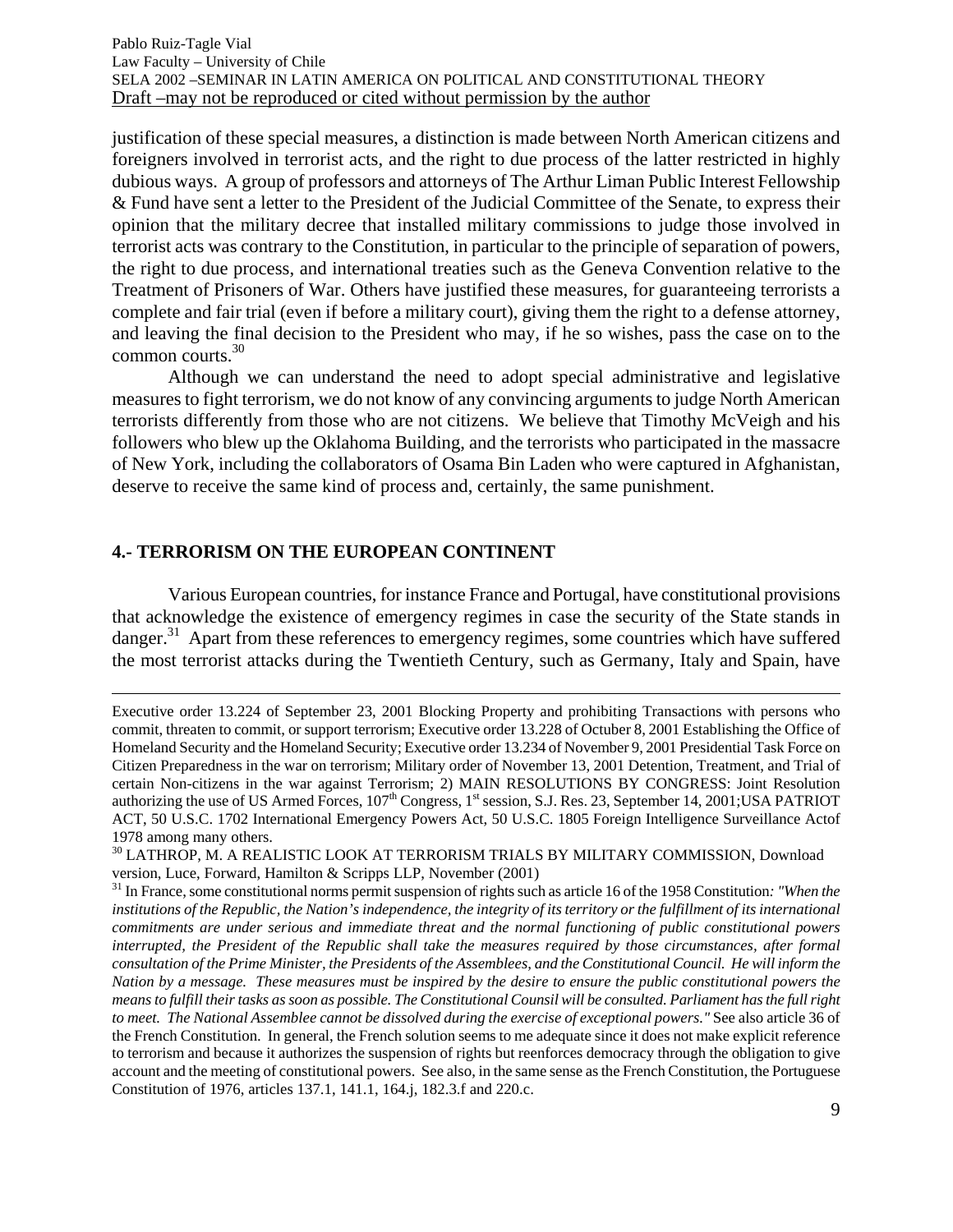made special provisions.

 $\overline{a}$ 

For example, although the German Constitution makes no explicit reference to terrorism, and article 19.1 of the 1949 Constitution establishes the basic principle that prohibits the restriction, limitation or suspension of fundamental rights on an individual basis, articles 10 and 18 accept qualified exceptions to this principle in case the security of the State is endangered, and while respecting the principle of proportionality in the infringement of the fundamental right.<sup>32</sup> The German Constitution also accepts police arrest for suspicion and suspension of the maximum period of detention, in qualified cases determined by the judiciary, and in accordance with the law.<sup>33</sup> Besides these exceptions to fundamental rights contained in the German Constitution, there exists detailed anti-terrorist legislation.<sup>34</sup>

 The Italian Constitution of 1947, although not making any reference to terrorism either, does not, as in the case of Germany, contain general clauses for the suspension of rights, but establishes specific restrictions or limitations for reasons of security, health, necessity or urgency which may affect each of the fundamental rights in a specific way.<sup>35</sup>

Again different from both the Italian and the German regime, article 55.1 of the Spanish Constitution of 1978 establishes the constitutional power to suspend specific rights during the state of emergency or occupation, and article 55.2 makes special and direct mention of terrorism by saying:

*"By Organic Statute it may be determined in what way and under what circumstances, in individual cases and with the necessary judicial intervention and adequate parliamentary control, the rights established in article 17.2 and 18.2 and 3 may be suspended, for specific persons and in relation to investigations of the conduct of armed persons or terrorist elements. Unjustified or abusive use of the powers granted in this Organic Statute will give rise to criminal liability, due to the violation of rights and liberties established by law."*

 Apparently, the most convincing explanation for the inclusion of article 55.2 in the Constitution, which gave rise to heated Parliamentary debate to which Member of Parliament Gregorio Peces Barba made a particularly significant contribution, was given by Member of Parliament Rodolfo Martín Villa who explained its aim as: *"...avoiding as much as possible recourse to the state of emergency, because we were convinced that the situation of general subversion, in* 

<sup>32</sup> Fundamental Law of 1949, article 19.1*: "When , in accordance with this Fundamental Law a fundamental right may be restricted by, or in virtue of, a statute, this statute must be of a general nature and may not be limited to the individual case. It must cite the fundamental right, indicating the corresponding number."* Article 10 authorizes the revision of exceptional measures of a legislative nature, as well as intervention of the media, by "auxiliary organs designed for public representation", in order to defend the constitutional regime and in accordance with a system of control that may substitute court procedure. Article 18 permits the suspension or "loss" of certain fundamental rights by decree of the Federal Constitutional Court, such as freedom of the press, freedom of education and association, secrecy of telecommunications, right to property and asylum, always respecting the principle of proportionality and under threat of sanctions in case of abuse. See also article 13 of the German Fundamental Law on the sanctity of the home and article 87.4 forbidding armed subversive groups, and authorizing the armed forces and the police to fight against them, without establishing a special regime of suspended rights.

<sup>&</sup>lt;sup>33</sup> See articles 104.2 and 104.3 of the Fundamental Law of 1949.

<sup>34</sup> See REMOTTI, J.C. CONSTITUCION Y MEDIDAS CONTRA EL TERRORISMO La suspensión individual de derechos y garantías, Editorial Colex, Madrid p.52-56 (1999).

 $35$  See articles 13,14, 16, 17,18,19,20,23,24,25,30,35,36,40,42,46,48 and 51. These are specific authorizations or remissions to the legislator.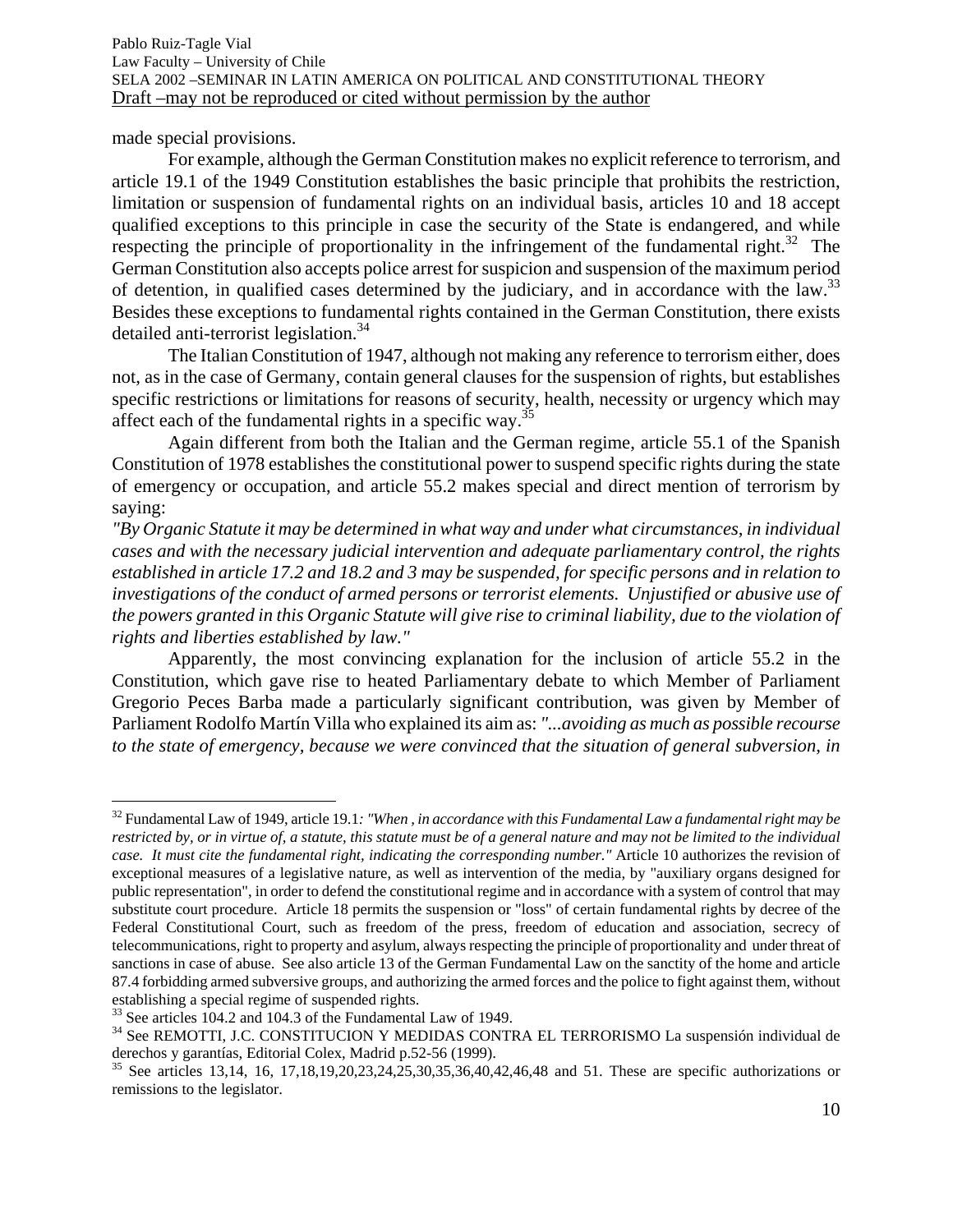*which the state of emergency has its use, would hardly ever occur."* <sup>36</sup>

Additionally, Article 13 No. 2 of the Spanish Constitution of 1978 holds:

*"perpetrators of political offenses cannot be extradited; terrorist acts are not considered political offenses."* 

 As can be seen, European constitutions provide various solutions to the problem of terrorism. None of these has served as a stable format for the fight against terrorism, and every country that has incorporated constitutional provisions that specifically mention this violent strategy has also had to adopt various other laws, demonstrating in a way the inefficiency and inconclusiveness of the constitutional arrangement.

Just as the German solution seems to have influenced the Spanish approach, it is fair to say that the just mentioned article 13 has influenced indirectly, and only partially, the Chilean Constitution that will be analyzed in the following paragraphs.

## **5.- TERRORISM IN THE CHILEAN CONSTITUTION:**

 $\overline{a}$ 

Article 9 is a novelty of the Chilean Constitution that is presently in force and holds:

*"Terrorism, in all its forms, is by nature contrary to human rights. By law adopted by qualified majority, terrorist acts and their punishments shall be determined. Those responsible for committing these acts will be ineligible during a period of fifteen years to fulfill any public functions or offices, whether elective or not, to be rector or dean of any educational institution or fulfill a teaching position in these institutions; to own, direct or administrate any means of public communication, or fulfill any function related to the emission or promulgation of opinions or information through them; they cannot be leaders of political organizations or organizations related to education, communities, professions, enterprises, unions, students or associations in general, for the duration of this period. Such without prejudice to other ineligibilities or eligibility for a longer period of time, as established by law. The offenses referred to in the previous sentence are always common and not political, to all legal effects, and are not subject to remission, except for the conversion of capital punishment into life imprisonment."<sup>37</sup>*

<sup>&</sup>lt;sup>36</sup> REMOTTI, J.C. CONSTITUCION Y MEDIDAS CONTRA EL TERRORISMO La suspensión individual de derechos y garantías, Editorial Colex, Madrid p.124 (1999)

<sup>&</sup>lt;sup>37</sup> See for the military origin of article 9: SILVA BASCUÑAN, A. TRATADO DE DERECHO CONSTITUCIONAL Part IV, La Constitución de 1980 Editorial Jurídica de Chile, Santiago Chile 2a. ed. p. 167 (1997): *"Terrorism was discussed at sessions 395, 404 and 411 of the Commission Ortúzar by the members of this Commission after June 1977. In the course of session 395, after the approval of some norms related to the Armed Forces, the president, Mr. Ortúzar, proposed a provision that would provide them with some mandate in case of terrorism. Subsequently, Mr. Carmona proposed that this rule be included among the first articles of the Constitution, that it would specify that terrorist offenses do not become prescribed, and that the right to asylum does not apply, nor amnesty or remission*." See also the concordances in the Chilean Constitution between article 9 and the articles 5, 13, 16 No.2, **17 No 3,** 19 No.1 and 7 e); 11 clause 1 and 5; 12 clause 4; 15 clause 5 and 19 clause 1; 23, 32, No.16; 44, 46, 54, 60 No.16, 63 clause 3 and transitory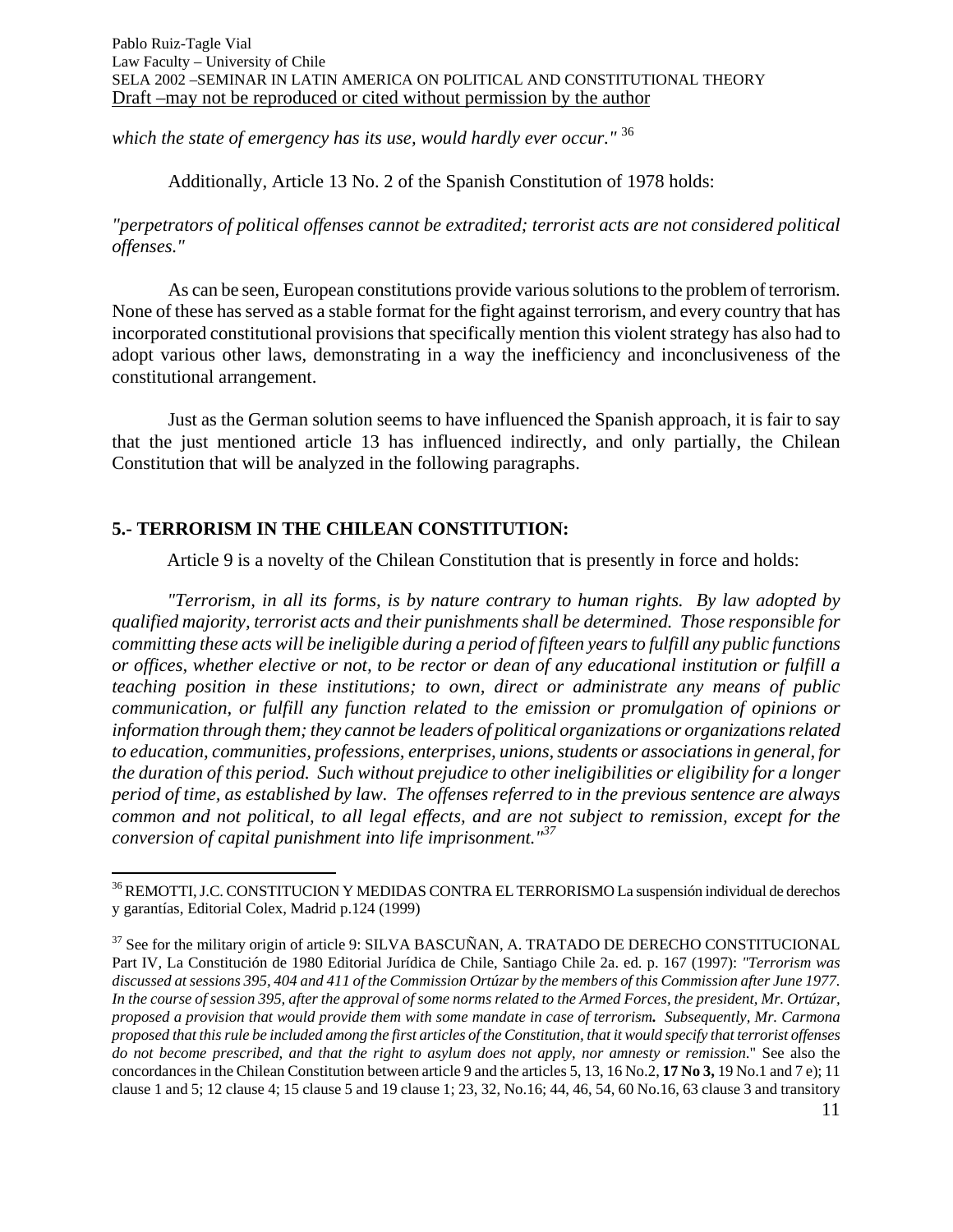Article 9 contains a constitutional condemnation of terrorism for violating human rights, which is nothing more than confused constitutional rhetorics, especially when considering the meaning of this sentence in the light of State terrorism. Furthermore, the legislative demand of a qualified majority for the approval of legislation on terrorist acts, followed by a list of ineligibilities to fulfill public and private positions is, to say the least, somewhat odd, given that Chilean antiterrorist laws contain more severe sanctions than the ones imposed by the Constitution. Moreover, and in spite of the seriousness of its sanctions, the Chilean Constitution does not define terrorist acts. A typification of these offenses is given by Statute N° 18.314, promulgated in 1984 and modified by Statute  $N^{\circ}$  18.825 of 1989 and Statute  $N^{\circ}$  19.055 of 1991, which broadened the scope of the sanctions from ineligibilities for public office to conclude inegilibilities for private occupations.

Unfortunately, the constitutional norm can hardly be interpreted as a warranty that limits the legislator in the sanctions it may impose on terrorists, because article 9 provides the legislator with an open mandate by saying: "*... Such without prejudice to other ineligibilities or ineligibility for a longer period of time, as established by law*", and because no reference whatsoever is made to the principle of proportionality. Moreover, the fact that we have not been able to find similar provisions in comparative law that delegate such ample powers to the legislator as in does the Chilean Constitution, is sufficient reason to revise the conformity of article 9 with the principles of constitutionalism.

Inspired perhaps by article 13 number 3, already cited, of the Spanish Constitution, the final sentence of article 9 of the Chilean Constitution postulates that terrorism is not a political offense, to avoid possible procedural consequences, in particular the prohibition of extradition. However, article 9 is excessive when compared to the norm of article 13 of the Spanish Constitution, because of its restriction of the right to remission, proper to common offenses, making an exception only for the conversion of capital punishment into life imprisonment. This final disposition of article 9, that permits conversion of capital punishment, is in part anachronistic, due to the partial derogation of capital punishment which only remains in force for offenses that pertain to military justice. Furthermore, by establishing sanctions for persons that are singled out in the Constitution, and by giving such a specific and restrictive mandate to the criminal legislator, article 9 constitutes an unjustifiable exception within the Constitution. To this it must be added that the Chilean Constitution threatens the same fact with multiple sanctions, including the sanction of loss of citizenship, which amounts to social exclusion and the formation of a class of outcasts, given article

 provision 31. Furthermore, compare with Statute 16.643 on the abuse of publicitiy, articles 1 and 5, Statute 18.314 on terrorist acts, articles 1, 2, 5 and 17, Statute 18.700 on popular election, articles 1 and 150, Statute 18.838 on the National Television Council, articles 12 and 17, and the Criminal Code, articles 22, 28, 29, 39, 43, 44, 93 and 121 to 136. It is also important to verify the conformity of article 9 and the Chilean anti-terrorist legislation with the legal obligations of the Chilean State due to the American Convention on Human Rights called the Pact of San José de Costa Rica, published in the Official Journal on January 5, 1991, in particular its articles 4 No.6, and 23 Nos.1 and 2. The latest novelty of the Chilean constitutional process is the initiative to include in article 9 a reference to drugstraffic and it has even been suggested to make express reference to the principle of administrative integrity, both in article 8, now derogated, and in article 9. And thus Chilean constitutional confucionism goes on and on, and we are left with a constitution of the "Equeco" type. The "Equeco" is a domestic Andean god, represented as a robust man with a moustache, bearer of food, money, a house and other goods, who must continuously be honored, as for example by letting him smoke through a cavity in his mouth, to avoid his becoming jealous, in which case he will bring only evils upon his owner. The "Equeco" type constitution, just as the Andean god, requires continuous offerings in the form of frequent reforms, is thought to be loaded with goods and to prevent all kinds of evil.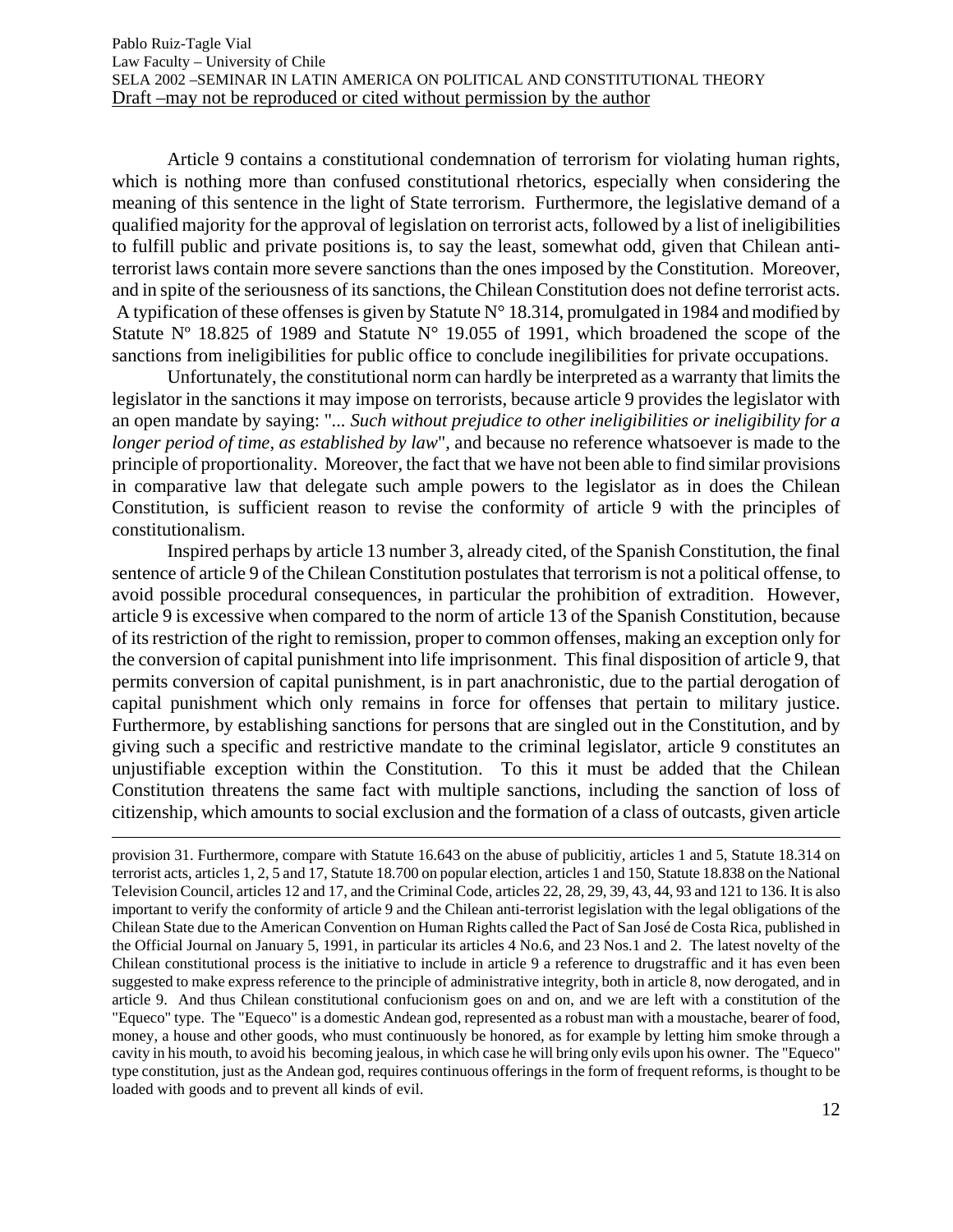17:

 $\overline{a}$ 

*"a person loses his citizenship:..3. By being found guilty of offenses which the law qualifies as terrorist acts... Those who have lost citizenship for the reason described under 3 can only be rehabilitated by law adopted by a qualified majority, after completion of the sentence ".* 

From the point of view of equality, all these constitutional exceptions and counter exceptions contained in article 9 are highly controversial and contrary to the most basic concept of constitutional government that supposes the acceptance of political equality.

It must be acknowledged that after the return of democracy in Chile in 1990, article 9 has not been applied, which also goes to show that we do not need to include norms on terrorism in the Constitution.38 And even though there has been recent discussion in Chile on the application of antiterrorist law to the conflict in the south of the country with persons of mapuche origin, the government has discarded this possibility. Unfortunately, up to this date, no initiative has been presented to derogate article 9, even though the number of proposals to reform the Chilean Constitution has long exceeded the number of months that the Constitution has been in force. The absence of a proposal for derogation and the continued validity of this inefficient and controversial article serve to recreate a contitutional rhetorics that tends to legitimate State terrorism. In the following paragraphs, I will briefly develop this idea.

## **6.- STATE TERRORISM:**

Ernesto Garzón Valdés has given an excellent characterization of the phenomenon of State terrorism. Its main characteristics are: a) affirmation of the existence of a war within entire society, including the international level, aimed at eliminating the absolute values of the current rulers; b) imprecise definition of punishable facts and elimination of judicial procedures for their determination; c) clandestine imposition of forbidden state sanctions, such as torture or homocide of adversaries; d) widespread use of violent measures that deprive of liberty, property or others; and finally, e) arousal of terror among the population.<sup>39</sup> State terrorism, according to Garzón Valdés, must dispose of certain fundamental elements in order to be efficient, such as: a) a certain ideological organization based on dogma, for example the "doctrine of national security"; b)

 $38$  We have found applications of the anti-terrorist law after 1990 (and not of constitutional provision article 9) in the decision by the Court of Appeals of Santiago of November 13, 1992, R.G.J. No. 149, p. 90 and the decision of the Supreme Court of November 17, 1994, R.G.J, No.173, p. 126. The only decision we could find that applied article 9 dates from the pre-constitutional period before 1990 and concerns a rejection of the resource for inapplicability brought by Clodomiro Almeyda who was sentenced on the basis of the anti-terrorist law during the military dictatorship, and which held: *"the acts to be classified by the legislator as offenses on the basis of its powers granted by article 9 clause 2 of the Constitution, must be related to terrorism, that is,serious conducts and acts that indiscriminately harm important legal goods – such as life, physical integrity, material goods, personal liberty, etc. to the purpose of causing fear or terror in the population,to submit the people and carry out the plans or propositions of the terrorists and their organization."* Decision by the Supreme Court of January 26, 1988, RDJ, T.85, section 5, p. 15.

<sup>39</sup> GARZON VALDES, E. EL VELO DE LA ILUSION. APUNTES PARA UNA VIDA ARGENTINA Y SU REALIDAD POLÍTICA, Editorial Sudamericana Buenos Aires p.289 and ff. (2000). See also GARZON VALDES, E. Ibidem op. cit note 5.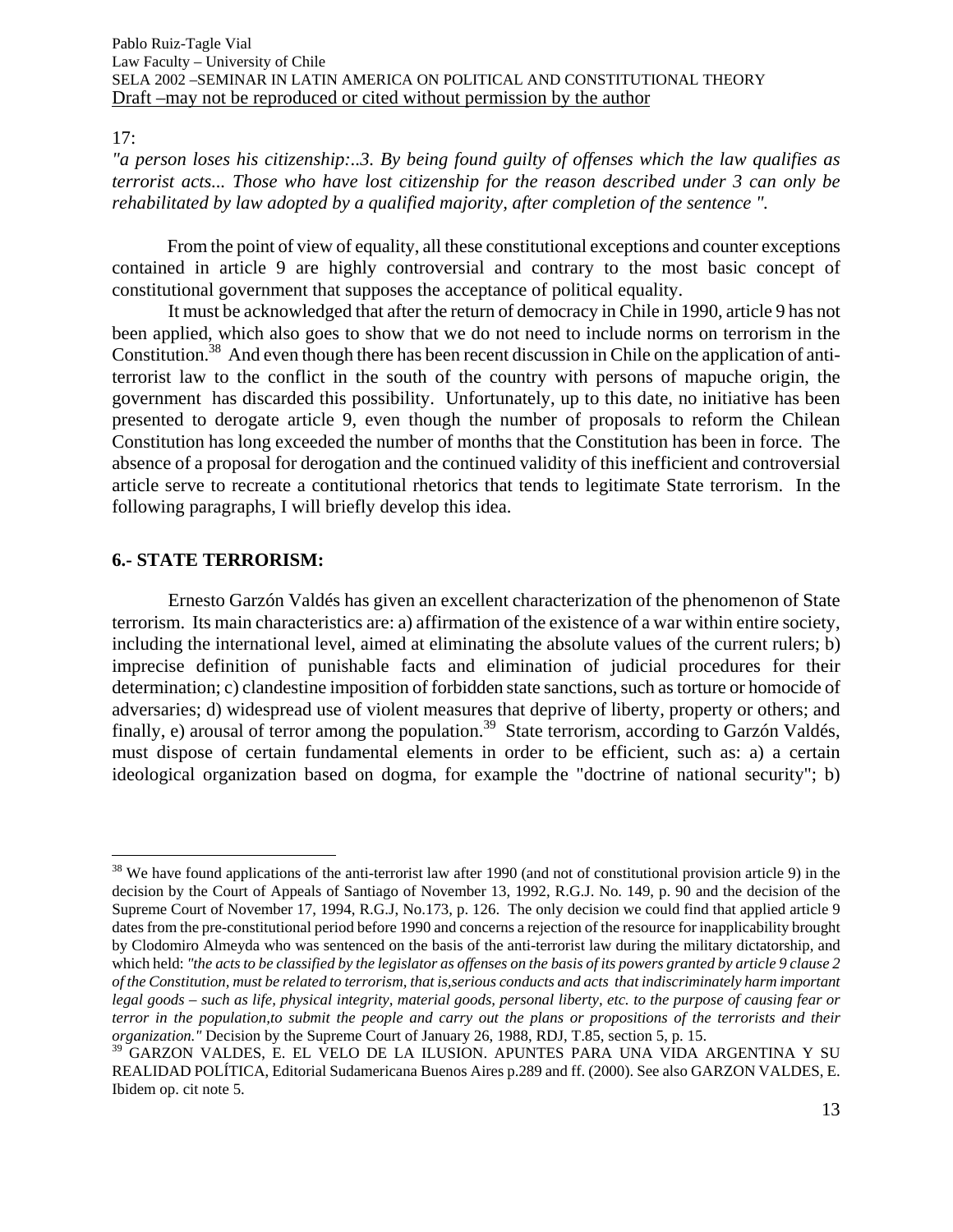efficient propaganda mechanisms; c) cultivation of self-image to compensate for acts of cruelty; d) and internal discipline that excludes self-criticism.<sup>40</sup>

The features that Garzón Valdés attributes to State terrorism are particularly fitting for the military dictatorships that existed in Latin America up to the second half of the nineteen eighties.<sup>41</sup> One may ask which of these elements of State terrorism still subsist in the democratic governments that were inaugurated in Latin American countries from the end of the nineteen eighties onwards. Of course, in Chile, references to the concept of "national security" persist in the text of the constitution.<sup>42</sup> There also remains the nonsubordination of the military to the civil power.<sup>43</sup> But perhaps the most discomforting heritage in our Constitution of regimes that were involved in State terrorism, is the identification of government and political life with the person in power, that is, a personalist concept of the political.44 To this form of personalism and monarchism must be added

1

<sup>&</sup>lt;sup>40</sup> See GARZON VALDES, E. Ibidem op.cit. note 5. According to Ernesto Garzón Valdés, arguments for the legitimacy of State terrorism are given, among which: 1) The argument of efficacy or the idea that state terror would be the most effective way to fight urban and/or rural terrorism; 2) The argument of identifying the terrorist which would require taking diffuse measures; 3) The argument of symmetry or assimiliation to terrorism in the means that are used for its combat; 4) The argument that the measure for success in issues of public morality (different from private morality) is the efficiency of the obtained results; 5) The argument of inevitable secondary consequences that are justified by the scholastic doctrine of the double effect; 6) The argument of the tragic choices that the State is forced to make when faced with terrorism that threatens its existence; 7) The argument of the primacy of absolute values. Each of these arguments is refuted by Ernesto Garzón Valdés in the following way: 1) The argument of efficacy is invalid because terrorism is defeated by legitimation of the system and the means that are used in its defeat; 2) The second argument is also invalid because the differentiation between real and potential terrorists is fundamental for any state governed by the rule of law; 3) The argument of symmetry with terrorist means is derived from the first argument of efficacy and as such invalid for the same reasons; 4) However different public morality may be in the sense of being consequentalist, it cannot deny to treat persons as valuable in themselves and may not punish them by diffuse measures; 5)The doctrine of double effect is morally inadmissable because it creates a discretion that is not submitted to any kind of criterion. 6) The State that becomes terrorist when fighting terrorism, because it feels threatened in its existence, undermines its own legitimacy and becomes just another organization in the fight for power; 7) Moral absolutism confounds belief with the truth of a proposition, and by not founding its practical politics on persuasion and repressing conduct it considers immoral, ends up violating the rights of innocent persons in an unjustifiable manner.

<sup>&</sup>lt;sup>41</sup> In the case of Chile, the core of political exclusion was expressed in the former article 8 of the Constitution that was derogated by the reform of 1989. Article 8 prohibited the political dissemination and expression of marxist doctrines and doctrines against the family and other traditional values. See for a critique of this constitutional provision RUIZ-TAGLE, P. Debate publico restringido en chile (1980-1988) in REVISTA CHILENA DE DERECHO, FACULTAD DE

<sup>&</sup>lt;sup>42</sup> See the currently valid constitution, articles 1,16, 19 N° 11, 18, 22, 21 and 24, articles 22,32 N° 19 and 22 and 62 N° 6. See also the chapter dedicated to the National Security Council.

<sup>&</sup>lt;sup>43</sup>Besides the provisions of the currently valid Constitution, cited in supra note 42, we can think of the exculpatory outcome of the constiutional accusation against Augusto Pinochet, the impossibility to remove military chiefs and problems in the accusation of former commander of the Chilean Navy, Jorge Arancibia, and the power of the Armed Froces to appoint non-elected senators.

<sup>&</sup>lt;sup>44</sup> In the case of the Chilean transition to democracy, this feature has gained prominence due to the populist and personalist campaign of the right wing candidate Joaquín Lavín, which has caused the candidates of the Coalition to adopt a similiar form of politics with a personalist style. Furthermore, the weakening and lack of profile of the political parties favors personal politics. Add to this the excess of powers that the present Chilean Constitution invests in the President of the Republic, and we hace to admit that the political regime can be characterized as neo-presidentialist following the typology of Loewenstein. That is to say, the Chilean government has institutions that, under their democratic facade or appearance, hide a central and absolute power that reigns in an almost absolutist way, and thus does not qualify as a fully democratic regime in which power should not only be divided among various organs and persons,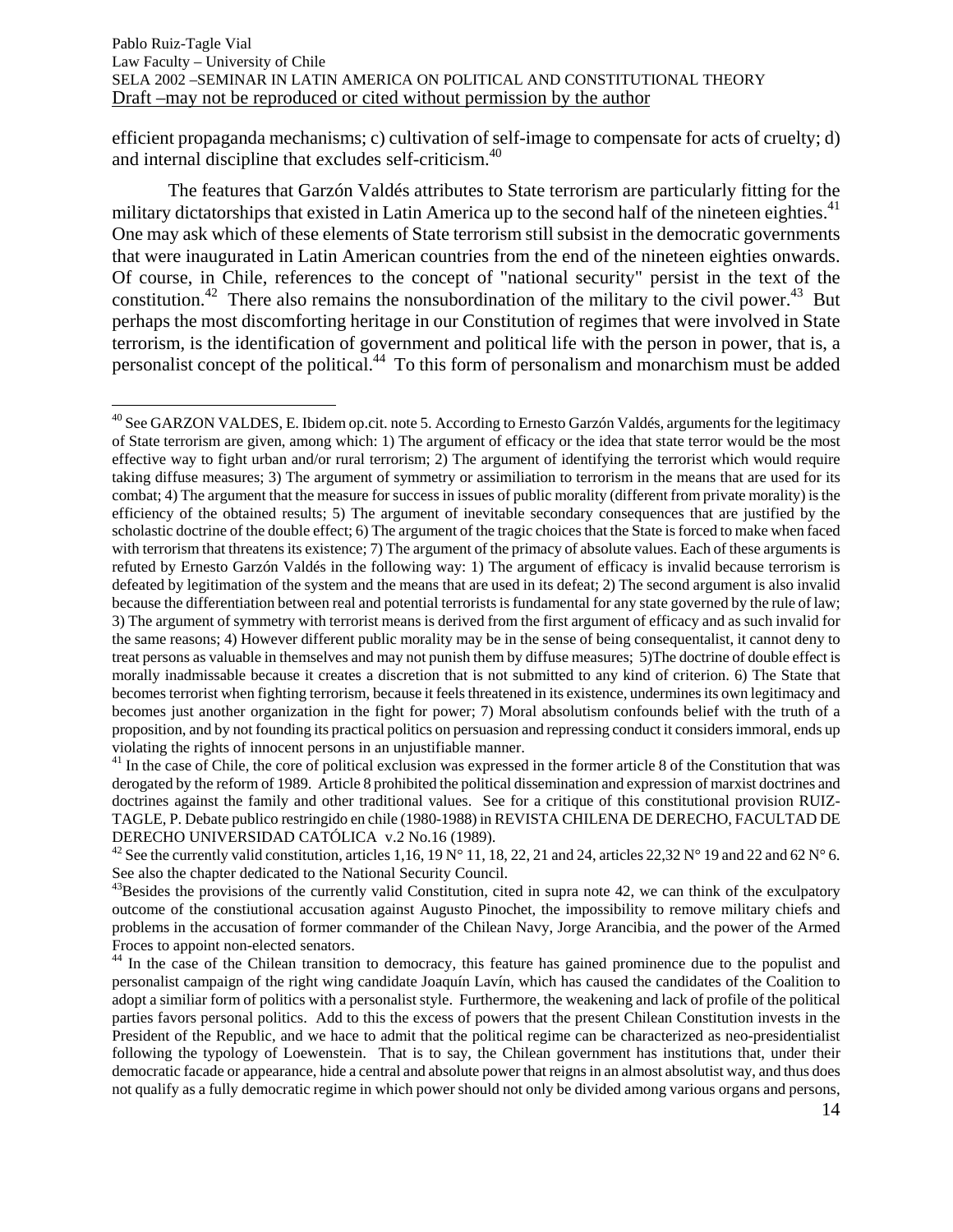the manipulation of mass communication in order to provide the system with permanent virtual legitimation, and the difficulty to accept criticism.

### **7. CONCLUSIONS**

 The idea of terrorism has coexisted with the idea of constitutionalism. Up to date, there is no efficient formula for the abolition of terrorism. Terrorism is a specific strategic use of violence to which no country in the world is immune, and that has various causes and takes widely different forms. Its multiple causes and pluriform character, as well as the inefficiency of existing provisions, should make us doubt whether to include in the constitution specific references to terrorism. For certain, we cannot fight and defeat this strategy by abdicating principles of constitutionalism, because that would make terrorism triumphant. A combination of legislative measures that facilitate the fight against terrorism and investigation under special circumstances, together with the allocation of resources in an international force, dedicated to the fight against terrorism while observing strict respect for the law, does not require substantive constitutional acknowledgment nor the incorporation of new constitutional organs or procedures.

On the other hand, a State which, in its fight against terrorism, modifies its constitution or exempts part of its political action from legal control, runs the risk of falling prey to, what is called, State terrorism. Unfortunately, the history of Latin America proves to show that State terrorism is a political reality that is very difficult to eradicate and constitutes the most serious threat to the ideals of constitutionalism. Latin America has known State terrorism only a few decades ago and unfortunately has not liberated itself yet from some of its most pernicious effects. This experience still affects the exercise of political power and the use that is made of the main public resources.

Part of the effort to return to the normal situation of democracy must consist in the purification of our constitutions of all substantive and procedural references to terrorism, whether committed by the State or of any other kind. Terrorism is better fought by legislative measures and decisions by executive organs that are founded on principles of constitutional democracy, and that find their expression in government by the majority with respect for the minority, based on the protection of fundamental rights. Constitutionalism cannot betray itself when confronted with a strategy that intends to challenge its foundations. Constitutional provisions against terrorism constitute a special regulation parallel to the general norms that restrict fundamental rights in normal and exceptional circumstances, which is unjustified from the point of view of democracy and the other principles of constitutionalism. Strategical problems in constitutional government belong to the sphere of the legislative branch, and particularly to the police power that is part of the executive, and should not be used to modify constitutional law.

but its origen and legitimacy should acknowledge the will of the people that does not necessarily coincide with the dictates of government. In the case of our neighboring countries, such as Argentina and Peru, neo-presidentialism is also very pronounced and has even led to constitutional reforms that allowed for succesive reelections of presidents Menem and Fujimori who concentrated power most disproportionately during their governments. By now, neo-presidentialism is perceived as part of the problem and for from being resolved.